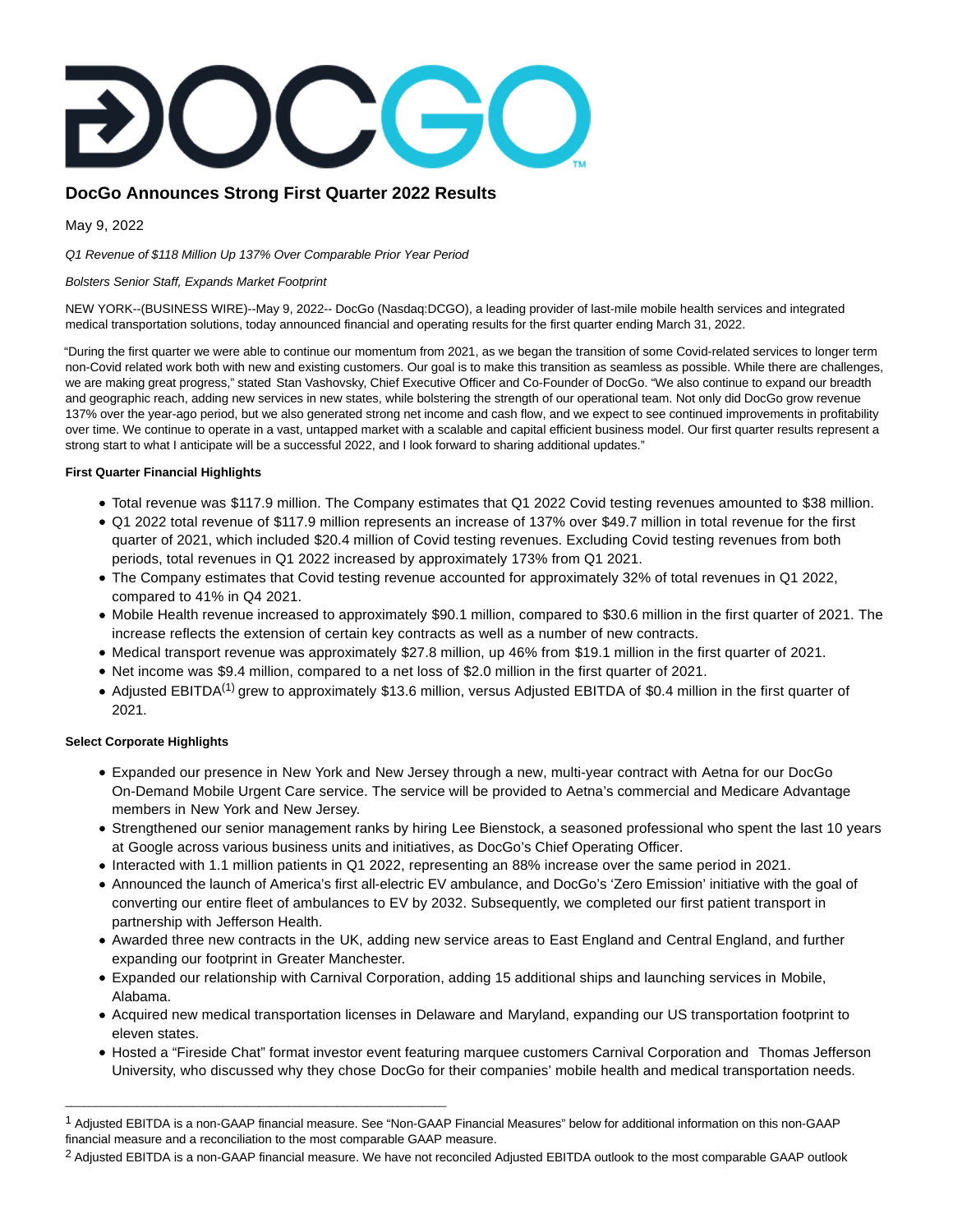because it is not possible to do so without unreasonable efforts due to the uncertainty and potential variability of reconciling items, which are dependent on future events and often outside of management's control and which could be significant. Because such items cannot be reasonably predicted with the level of precision required, we are unable to provide outlook for the comparable GAAP measure (net income). Forward- looking estimates of Adjusted EBITDA are made in a manner consistent with the relevant definitions and assumptions noted herein. 3 See table below for additional detail.

### **2022 Guidance**

The company continues to see strong demand from its customers for both mobile health and transportation services. Accordingly, the company is reiterating its prior revenue guidance for fiscal year 2022 of approximately \$400-420 million. This represents growth of 25-32% over 2021 revenues. Excluding estimated Covid testing revenues from both years, its 2022 revenue guidance would represent an annual increase of 65% - 75% over 2021<sup>(3)</sup>. Adjusted EBITDA<sup>(2)</sup> is anticipated to be approximately \$35-41 million for 2022.

#### **Conference call and webcast**

DocGo management will host a conference call and webcast to discuss the first quarter results tomorrow, May 10, at 8:30 am ET. To access the conference call, please dial 1-877-407-0784 (U.S.) or 1-201-689-8560 (international). Reference conference ID 13728508.

The webcast can be accessed using the following link[: https://viavid.webcasts.com/starthere.jsp?ei=1541038&tp\\_key=a8e9864837 o](https://cts.businesswire.com/ct/CT?id=smartlink&url=https%3A%2F%2Fviavid.webcasts.com%2Fstarthere.jsp%3Fei%3D1541038%26tp_key%3Da8e9864837&esheet=52713370&newsitemid=20220509006110&lan=en-US&anchor=https%3A%2F%2Fviavid.webcasts.com%2Fstarthere.jsp%3Fei%3D1541038%26amp%3Btp_key%3Da8e9864837&index=1&md5=f2317e6845f7c35182bd2ffe62aa5d68)r under "Events" on the "Investors" section of the company's website, [https://ir.docgo.com/.](https://cts.businesswire.com/ct/CT?id=smartlink&url=https%3A%2F%2Fir.docgo.com%2F&esheet=52713370&newsitemid=20220509006110&lan=en-US&anchor=https%3A%2F%2Fir.docgo.com%2F&index=2&md5=945b66a6ca2cccc926fd9ff7a68ace6f) A replay of the webcast will be archived on the company's investor relations page through June 2, 2022 at approximately 5:00 PM Eastern Time.

#### **About DocGo**

DocGo is a leading provider of last-mile mobile care services and integrated medical transportation solutions. DocGo is disrupting the traditional four-wall healthcare system by providing care to patients where and when they need it. DocGo's innovative technology and dedicated field staff of certified health professionals elevate the quality of patient care and drive business efficiencies for facilities, hospital networks, and health insurance providers. With Mobile Health, DocGo empowers the full promise and potential of telehealth by facilitating healthcare treatment, in the comfort of a patient's home or workplace. Together with DocGo's integrated Ambulnz medical transport services, DocGo is bridging the gap between physical and virtual care. For more information, please visi[t www.docgo.com.](https://cts.businesswire.com/ct/CT?id=smartlink&url=http%3A%2F%2Fwww.docgo.com&esheet=52713370&newsitemid=20220509006110&lan=en-US&anchor=www.docgo.com&index=3&md5=a705bfdec5b995472797874439e7ec5d)

### **Forward-Looking Statements**

This announcement contains forward-looking statements (including within the meaning of Section 21E of the U.S. Securities Exchange Act of 1934, as amended, and Section 27A of the U.S. Securities Act of 1933, as amended) concerning DocGo. These statements include, but are not limited to, statements that address our expected future business and financial performance and statements about (i) our plans, objectives and intentions with respect to future operations, services and products, including our transition to non-COVID related services, geographic expansion, new and existing contracts and our "Zero Emission" initiative, (ii) our competitive position and opportunities, , including our ability to realize the benefits from our operating model, and (iii) other statements identified by words such as "may", "will", "expect", "intend", "plan", "potential", "believe", "seek", "could", "estimate", "judgment", "targeting", "should", "anticipate", "predict" "project", "aim", "goal", "outlook", "guidance", and similar words, phrases or expressions. These forward-looking statements are based on management's current expectations and beliefs, as well as assumptions made by, and information currently available to, management, and current market trends and conditions. Forward-looking statements inherently involve risks and uncertainties, many of which are beyond our control, and which may cause actual results to differ materially from those contained in our forwardlooking statements. Accordingly, you should not place undue reliance on such statements. Particular uncertainties that could materially affect current or future results include possible accounting adjustments made in the process of finalizing reported financial results; any risks associated with global economic conditions and concerns; the effects of global outbreaks of pandemics or contagious diseases or fear of such outbreaks, such as the COVID-19 coronavirus pandemic; competitive pressures; pricing declines; rates of growth in our target markets; our ability to improve gross margins; cost-containment measures; legislative and regulatory actions; the impact of legal proceedings and compliance risks; the impact on our business and reputation in the event of information technology system failures, network disruptions, cyber-attacks, or losses or unauthorized access to, or release of, confidential information; and the ability of the company to comply with laws and regulations regarding data privacy and protection. We undertake no intent or obligation to publicly update or revise any of these forward-looking statements, whether as a result of new information, future events or otherwise.

### **Non-GAAP Financial Measures**

The following information provides definition and reconciliation of the non-GAAP financial measure presented in this earnings release to the most directly comparable financial measure calculated and presented in accordance with generally accepted accounting principles (GAAP). The company has provided this non-GAAP financial information, which is not calculated or presented in accordance with GAAP, as information supplemental and in addition to the financial measures presented in this earnings release that are calculated and presented in accordance with GAAP. Such non-GAAP financial measure should not be considered superior to, as a substitute for or alternative to, and should be considered in conjunction with, the GAAP financial measures presented in this earnings release. The non-GAAP financial measure in this earnings release may differ from similarly titled measures used by other companies.

### **Adjusted EBITDA**

Adjusted EBITDA is considered a non-GAAP financial measure under the Securities and Exchange Commission's ("SEC") rules because it excludes certain amounts included in net income (loss) calculated in accordance with GAAP. Management believes that Adjusted EBITDA is a meaningful measure to share with investors because it facilitates comparison of the current period performance with that of the comparable prior period. In addition, Adjusted EBITDA affords investors a view of what management considers to be the Company's core operating performance as well as the ability to make a more informed assessment of such operating performance as compared with that of the prior period.

The table below reflects the calculation of Adjusted EBITDA for the three months ended March 31, 2022 compared to the prior year's first quarter ended March 31, 2021:

### **DocGo Inc. and Subsidiaries**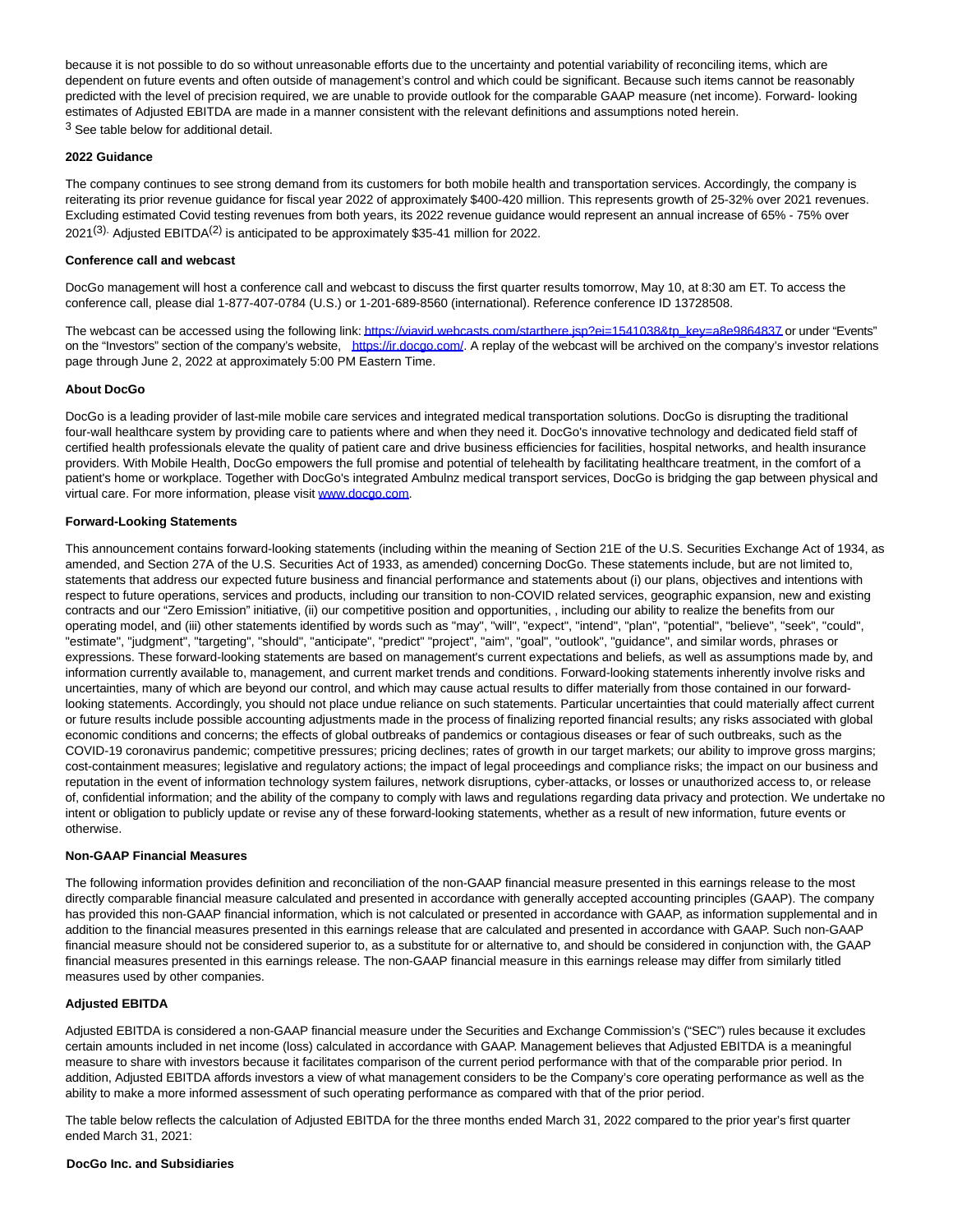# **CONDENSED CONSOLIDATED BALANCE SHEETS**

|                                                                                                                                  | March 31,                   | <b>December</b><br>31, |
|----------------------------------------------------------------------------------------------------------------------------------|-----------------------------|------------------------|
|                                                                                                                                  | 2022                        | 2021                   |
| <b>ASSETS</b>                                                                                                                    | <b>Unaudited</b>            | <b>Audited</b>         |
| Current assets:                                                                                                                  |                             |                        |
| Cash and cash equivalents                                                                                                        | \$188,353,909 \$175,537,221 |                        |
| Accounts receivable, net of allowance of \$8,023,348 and \$7,377,389 as of March 31, 2022 and December 31, 2021,<br>respectively | 76,167,670                  | 78,383,614             |
| Prepaid expenses and other current assets                                                                                        | 3,649,206                   | 2,111,656              |
| Total current assets                                                                                                             | 268,170,785                 | 256,032,491            |
| Property and equipment, net                                                                                                      | 12,624,427                  | 12,733,889             |
| Intangibles, net                                                                                                                 | 10,579,310                  | 10,678,049             |
| Goodwill                                                                                                                         | 8,686,966                   | 8,686,966              |
| Restricted cash                                                                                                                  | 10,370,398                  | 3,568,509              |
| Operating lease right-of-use assets                                                                                              | 3,962,805                   | 4,195,682              |
| Finance lease right-of-use assets                                                                                                | 8,658,897                   | 9,307,113              |
| Equity method investment                                                                                                         | 520,063                     | 589,058                |
| Other assets                                                                                                                     | 1,622,653                   | 3,810,895              |
| Total assets                                                                                                                     | \$325,196,304 \$309,602,652 |                        |
| LIABILITIES AND STOCKHOLDERS' EQUITY                                                                                             |                             |                        |
| Current liabilities:                                                                                                             |                             |                        |
| Accounts payable                                                                                                                 | \$15,120,928                | \$15,833,970           |
| <b>Accrued liabilities</b>                                                                                                       | 38,174,025                  | 35,110,877             |
| Line of credit                                                                                                                   | 1,025,881                   | 25,881                 |
| Notes payable, current                                                                                                           | 593,831                     | 600,449                |
| Due to seller                                                                                                                    | 1,411,169                   | 1,571,419              |
| Operating lease liability, current                                                                                               | 1,404,651                   | 1,461,335              |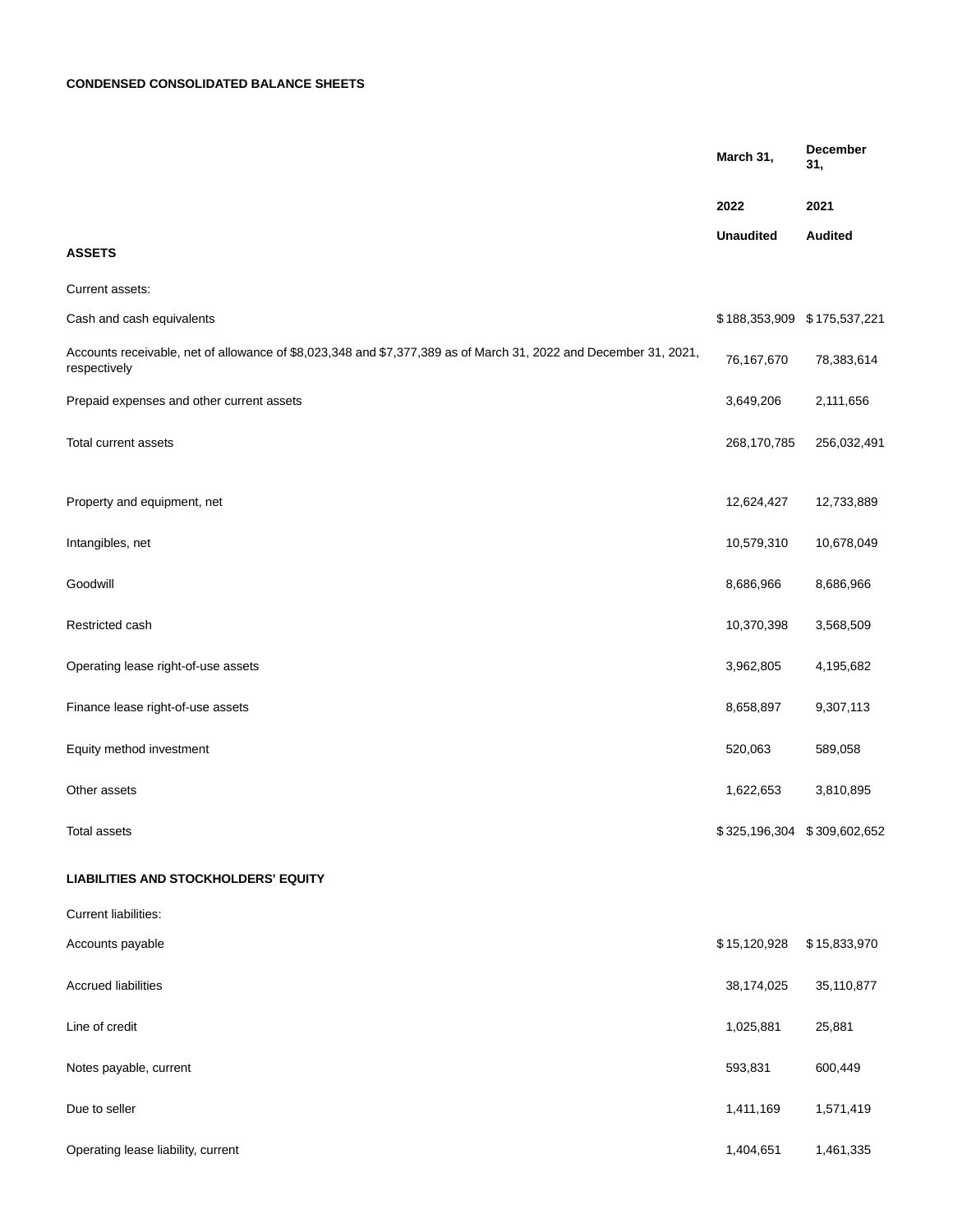| Finance lease liability, current                                                                                                                                                                                                                              | 3,262,004                   | 3,271,990      |
|---------------------------------------------------------------------------------------------------------------------------------------------------------------------------------------------------------------------------------------------------------------|-----------------------------|----------------|
| <b>Total current liabilities</b>                                                                                                                                                                                                                              | 60,992,489                  | 57,875,921     |
| Notes payable, non-current                                                                                                                                                                                                                                    | 1,171,306                   | 1,302,839      |
| Operating lease liability, non-current                                                                                                                                                                                                                        | 2,788,103                   | 2,980,946      |
| Finance lease liability, non-current                                                                                                                                                                                                                          | 6,402,846                   | 6,867,420      |
| <b>Warrant liabilities</b>                                                                                                                                                                                                                                    | 13,577,251                  | 13,518,502     |
| <b>Total liabilities</b>                                                                                                                                                                                                                                      | 84,931,995                  | 82,545,628     |
| <b>Commitments and Contingencies</b>                                                                                                                                                                                                                          |                             |                |
| STOCKHOLDERS' EQUITY:<br>Common stock (\$0.0001 par value; 500,000,000 shares authorized as of March 31, 2022 and December 31, 2021;<br>100,475,958 and 100,133,953 shares issued and outstanding as of March 31, 2022 and December 31,2021,<br>respectively) | 10,208                      | 10,013         |
| Additional paid-in-capital                                                                                                                                                                                                                                    | 284,938,732                 | 283, 161, 216  |
| Accumulated deficit                                                                                                                                                                                                                                           | (52, 927, 020)              | (63, 556, 714) |
| Accumulated other comprehensive loss                                                                                                                                                                                                                          | (38, 364)                   | (32, 501)      |
| Total stockholders' equity attributable to DocGo Inc. and Subsidiaries                                                                                                                                                                                        | 231,983,556                 | 219,582,014    |
| Noncontrolling interests                                                                                                                                                                                                                                      | 8,280,753                   | 7,475,010      |
| Total stockholders' equity                                                                                                                                                                                                                                    | 240,264,309                 | 227,057,024    |
| Total liabilities and stockholders' equity                                                                                                                                                                                                                    | \$325,196,304 \$309,602,652 |                |

# **DocGo Inc. and Subsidiaries**

# **UNAUDITED CONDENSED CONSOLIDATED STATEMENTS OF OPERATIONS AND COMPREHENSIVE INCOME (LOSS)**

|                                                                                                | <b>Three Months Ended</b><br>March 31, |            |
|------------------------------------------------------------------------------------------------|----------------------------------------|------------|
|                                                                                                | 2022                                   | 2021       |
| Revenue, net                                                                                   | \$117,891,552 \$49,688,856             |            |
| Expenses:                                                                                      |                                        |            |
| Cost of revenues (exclusive of depreciation and amortization, which is shown separately below) | 77,987,573                             | 35,860,742 |
| Operating expenses:                                                                            |                                        |            |
| General and administrative                                                                     | 23,860,616                             | 12,035,526 |
| Depreciation and amortization                                                                  | 2,201,021                              | 1,597,676  |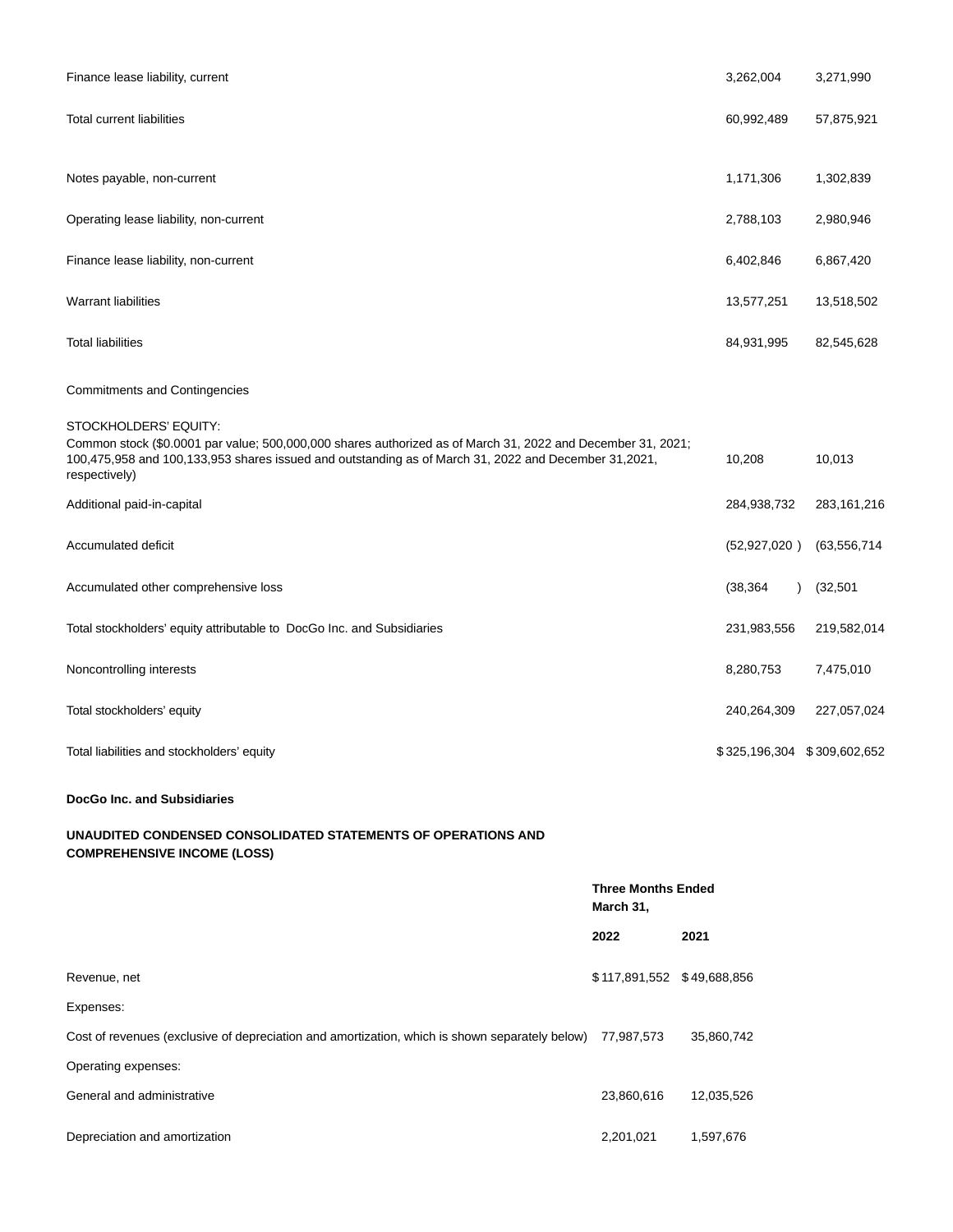| Legal and regulatory                                                              | 1,347,983       |               | 656,658                     |               |
|-----------------------------------------------------------------------------------|-----------------|---------------|-----------------------------|---------------|
| Technology and development                                                        | 1,141,833       |               | 569,351                     |               |
| Sales, advertising and marketing                                                  | 1,257,961       |               | 842,861                     |               |
| <b>Total expenses</b>                                                             | 107,796,987     |               | 51,562,814                  |               |
| Income (loss) from operations                                                     | 10,094,565      |               | (1,873,958)                 |               |
| Other income (expenses):                                                          |                 |               |                             |               |
| Interest income (expense), net                                                    | (135,606)       | $\lambda$     | (115,009)                   | $\lambda$     |
| Loss on remeasurement of warrant liabilities                                      | (58, 749)       |               |                             |               |
| Loss on initial equity method investments                                         | (83, 341)       | $\lambda$     |                             |               |
| Other income (loss)                                                               | (4,253)         | $\mathcal{L}$ |                             |               |
| Total other income (expense)                                                      | (281, 949)      | $\lambda$     | (115,009)<br>$\rightarrow$  |               |
| Net income (loss) before income tax benefit (expense)                             | 9,812,616       |               | (1,988,967)                 |               |
| Income tax expense                                                                | (440, 179)      | $\lambda$     | (10,029)                    | $\rightarrow$ |
| Net income (loss)                                                                 | 9,372,437       |               | (1,998,996)                 |               |
| Net loss attributable to noncontrolling interests                                 | $(1,257,257)$ ) |               | (320, 632)<br>$\rightarrow$ |               |
| Net income (loss) attributable to stockholders of DocGo Inc. and Subsidiaries     | 10,629,694      |               | (1,678,364)                 |               |
| Other comprehensive income (loss)                                                 |                 |               |                             |               |
| Foreign currency translation adjustment                                           | (5,863)         |               | ) 7,998                     |               |
| Total comprehensive gain (loss)                                                   | \$10,623,831    |               | \$(1,670,366)               |               |
| Net income (loss) per share attributable to DocGo Inc. and Subsidiaries - Basic   | \$0.11          |               | \$ (0.03)                   | $\lambda$     |
| Weighted-average shares outstanding - Basic                                       | 100,177,082     |               | 58,388,866                  |               |
| Net income (loss) per share attributable to DocGo Inc. and Subsidiaries - Diluted | \$0.09          |               | \$ (0.03)                   | $\lambda$     |
| Weighted-average shares outstanding - Diluted                                     | 115,652,049     |               | 58,388,866                  |               |

**DocGo Inc. and Subsidiaries**

**UNAUDITED CONDENSED CONSOLIDATED STATEMENTS OF CASH FLOWS**

**Three Months Ended March 31,**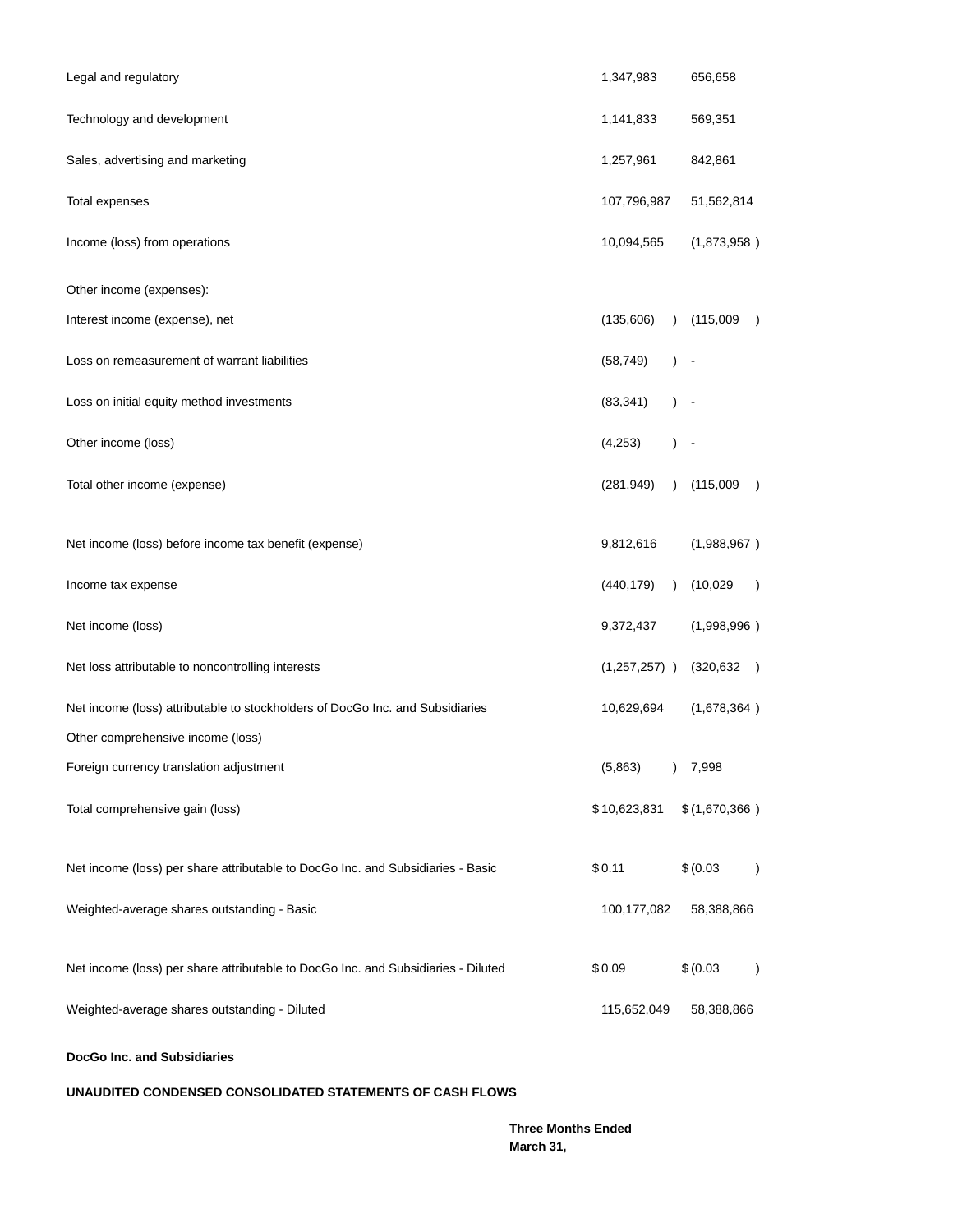|                                                                                   | 2022        |           | 2021                        |               |
|-----------------------------------------------------------------------------------|-------------|-----------|-----------------------------|---------------|
| <b>CASH FLOWS FROM OPERATING ACTIVITIES:</b>                                      |             |           |                             |               |
| Net income (loss)                                                                 | \$9,372,437 |           | \$(1,998,996)               |               |
| Adjustments to reconcile net income to net cash provided by operating activities: |             |           |                             |               |
| Depreciation of property and equipment                                            | 711,878     |           | 528,840                     |               |
| Amortization of intangible assets                                                 | 633,363     |           | 422,024                     |               |
| Amortization of finance lease right-of-use assets                                 | 855,781     |           | 646,812                     |               |
| Loss from equity method investment                                                | 68,995      |           |                             |               |
| Bad debt expense                                                                  | 1,154,235   |           | 678,840                     |               |
| Stock based compensation                                                          | 1,422,937   |           | 391,534                     |               |
| Loss on remeasurement of warrant liabilities                                      | (58, 749)   | $\lambda$ |                             |               |
| Changes in operating assets and liabilities:                                      |             |           |                             |               |
| Accounts receivable                                                               | 1,061,709   |           | (7, 138, 675)               |               |
| Prepaid expenses and other current assets                                         |             |           | $(1,537,550)$ $(2,121,543)$ |               |
| Other assets                                                                      | 2,188,242   |           | (113, 384)                  |               |
| Accounts payable                                                                  | (671, 744)  | $\lambda$ | (583,363<br>$\lambda$       |               |
| <b>Accrued liabilities</b>                                                        | 3,063,148   |           | 7,903,736                   |               |
| Net cash provided by (used in) operating activities                               | 18,264,682  |           | (1,384,175)                 |               |
| <b>CASH FLOWS FROM INVESTING ACTIVITIES:</b>                                      |             |           |                             |               |
| Acquisition of property and equipment                                             | (602, 416)  | $\lambda$ | (760,049<br>$\lambda$       |               |
| Acquisition of intangibles                                                        | (534, 624)  | $\lambda$ | (515,246)                   | $\mathcal{E}$ |
| Acquisition of businesses                                                         |             |           | (759                        | $\mathcal{E}$ |
| Net cash used in investing activities                                             |             |           | $(1,137,040)$ $(1,276,054)$ |               |
| <b>CASH FLOWS FROM FINANCING ACTIVITIES:</b>                                      |             |           |                             |               |
| Proceeds from revolving credit line                                               | 1,000,000   |           |                             |               |
| Repayments of notes payable                                                       | (138, 151)  | $\lambda$ | (282, 115)                  | $\lambda$     |
| Due to seller                                                                     | (160, 250)  | $\lambda$ |                             |               |
| Noncontrolling interest contributions                                             | 2,063,000   |           | 333,025                     |               |
| Proceeds from exercise of stock options                                           | 374,344     |           |                             |               |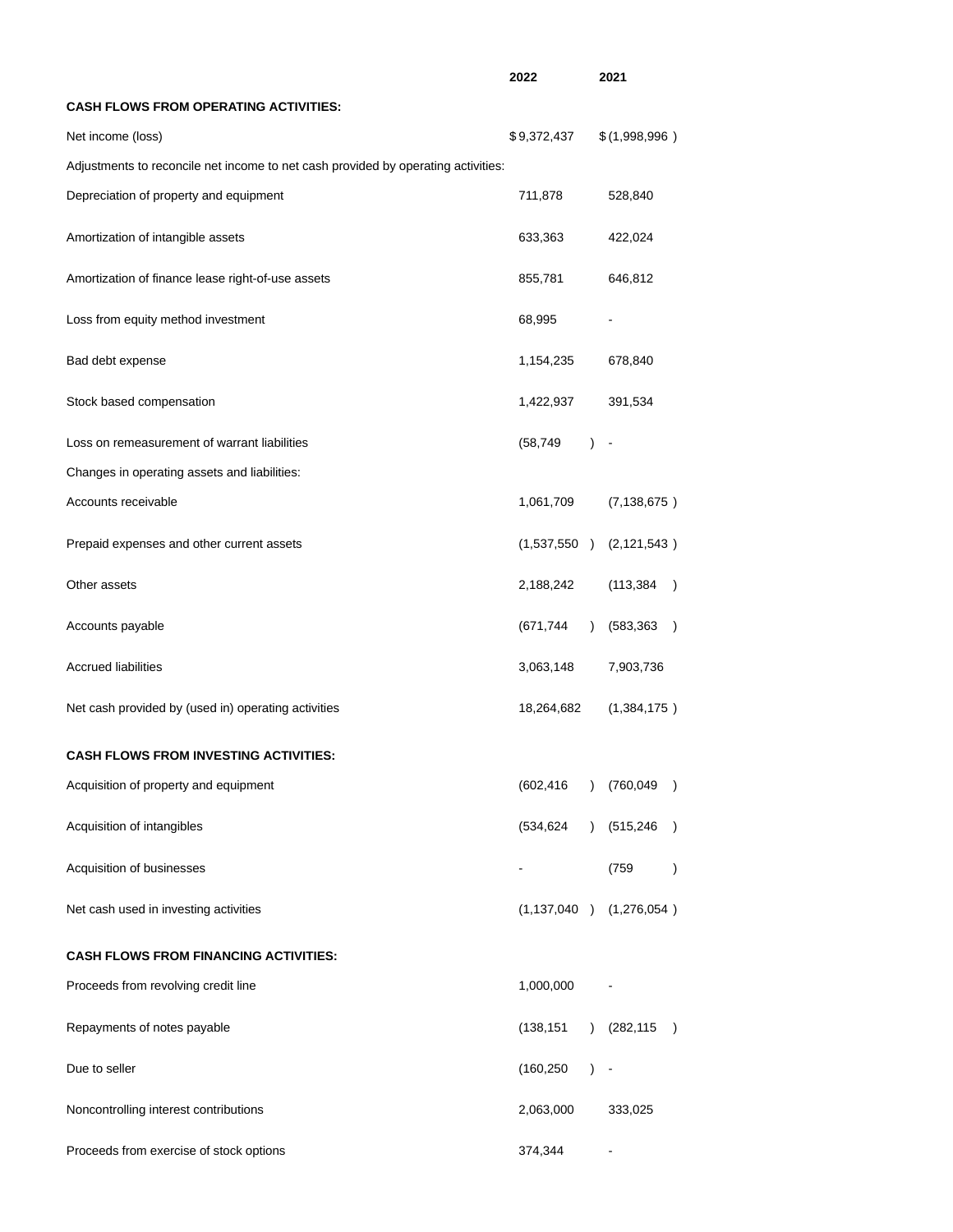| Equity costs                                                             | (19.570)                   | $\sim$    |             |               |
|--------------------------------------------------------------------------|----------------------------|-----------|-------------|---------------|
| Payments on obligations under finance lease                              | (622,575)                  | $\lambda$ | (601, 501)  | $\rightarrow$ |
| Net cash provided by (used in) financing activities                      | 2,496,798                  |           | (550,591    | $\lambda$     |
| Effect of exchange rate changes on cash and cash equivalents             | (5,863)                    |           | 7,998       |               |
| Net increase (decrease) in cash and restricted cash                      | 19,618,577                 |           | (3,202,822) |               |
| Cash and restricted cash at beginning of period                          | 179,105,730                |           | 34,457,273  |               |
| Cash and restricted cash at end of period                                | \$198,724,307 \$31,254,451 |           |             |               |
| <b>DocGo Inc. and Subsidiaries</b>                                       |                            |           |             |               |
| UNAUDITED CONDENSED CONSOLIDATED STATEMENTS OF CASH FLOWS<br>(CONTINUED) |                            |           |             |               |
| Supplemental disclosure of cash and non-cash transactions:               |                            |           |             |               |

| Cash paid for interest                                          |           |                            | \$68,222                   | \$2,365     |
|-----------------------------------------------------------------|-----------|----------------------------|----------------------------|-------------|
| Cash paid for interest on finance lease liabilities             |           |                            | \$153,327                  | \$121,356   |
| Cash paid for income taxes                                      |           |                            | \$440,179                  | \$7,225     |
| Right-of-use assets obtained in exchange for lease liabilities  |           |                            | \$722,716                  | \$1,454,029 |
| Reconciliation of cash and restricted cash                      |           |                            |                            |             |
| Cash                                                            |           |                            | \$188,353,909 \$28,134,967 |             |
| <b>Restricted Cash</b>                                          |           |                            | 10,370,398                 | 3,119,484   |
| Total cash and restricted cash shown in statement of cash flows |           |                            | \$198,724,307 \$31,254,451 |             |
|                                                                 | March 31, | <b>Three Months Ended</b>  |                            |             |
|                                                                 | 2022      | 2021                       |                            |             |
| <b>Primary Geographical Markets</b>                             |           |                            |                            |             |
| <b>United States</b>                                            |           | \$115,053,431 \$47,681,374 |                            |             |

United Kingdom 2,838,121 2,007,482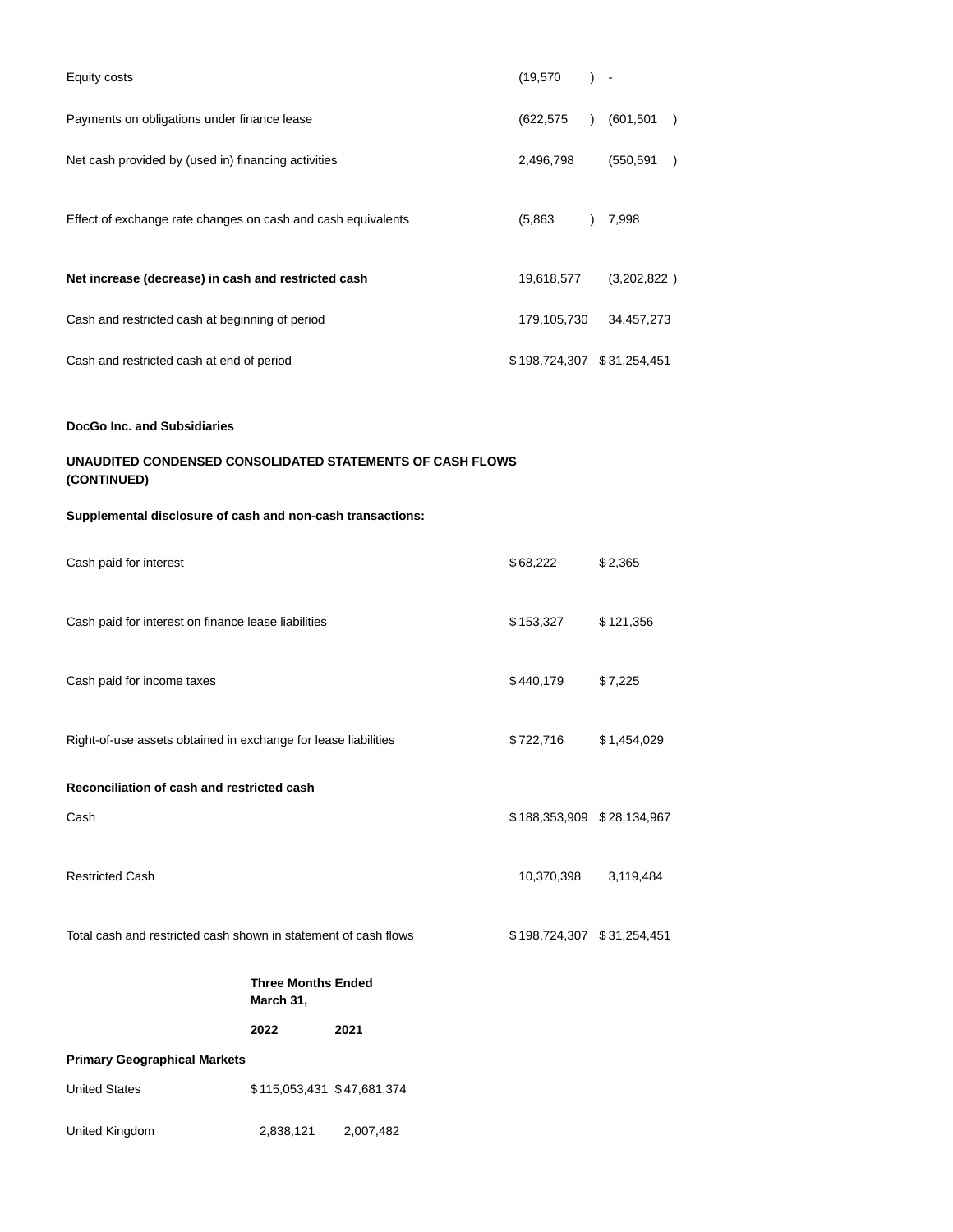## **Major Segments/Service Lines**

| <b>Transportation Services</b> |                            |            |
|--------------------------------|----------------------------|------------|
| Mobile Health                  | 90.079.042                 | 30.564.836 |
| <b>Total revenue</b>           | \$117,891,552 \$49,688,856 |            |

## RECONCILIATION OF NET INCOME TO ADJUSTED EBITDA

|                                                                    |       | Q1 2021 Q1 2022 |        |                     |
|--------------------------------------------------------------------|-------|-----------------|--------|---------------------|
|                                                                    |       | 2021            | 2022   |                     |
| Net Income/(loss) (GAAP)                                           |       | $-\$2.0$        | \$9.4  |                     |
| (+) Net Interest expense/ (income)                                 |       | \$0.1           | \$0.1  |                     |
| $(+)$ Income Tax                                                   |       | \$0.0           | \$0.4  |                     |
| (+) Depreciation & amortization                                    |       | \$1.6           | \$2.2  |                     |
| (+) Remeasurement of Warrant Liabilities                           |       | \$0.0\$         | \$0.1  |                     |
|                                                                    |       | -\$0.3          | \$12.2 |                     |
|                                                                    |       |                 |        |                     |
| (+) Non-cash stock compensation                                    |       | \$0.4           | \$1.4  |                     |
| (+) Non-recurring expense                                          |       | \$0.3           | \$0.0  |                     |
| <b>Adjusted EBITDA</b>                                             |       | \$0.4\$         | \$13.6 |                     |
| Forecasted 2022 Revenue Growth Rate with and without Covid Testing |       |                 |        |                     |
| in \$MM                                                            |       | FY 2021 FY 2022 |        | % Change            |
| <b>Total Revenues</b>                                              | \$319 |                 |        | \$400-\$420 25%-32% |
| <b>Estimated Covid Testing Revenues</b>                            | \$110 | \$55            |        | $-50%$              |
| All non-Covid testing Revenues                                     | \$209 |                 |        | \$345-\$365 65%-75% |

View source version on [businesswire.com:](http://businesswire.com/)<https://www.businesswire.com/news/home/20220509006110/en/>

**Media Contact:** Janine Warner Crowe PR [docgo@crowepr.com](mailto:docgo@crowepr.com)